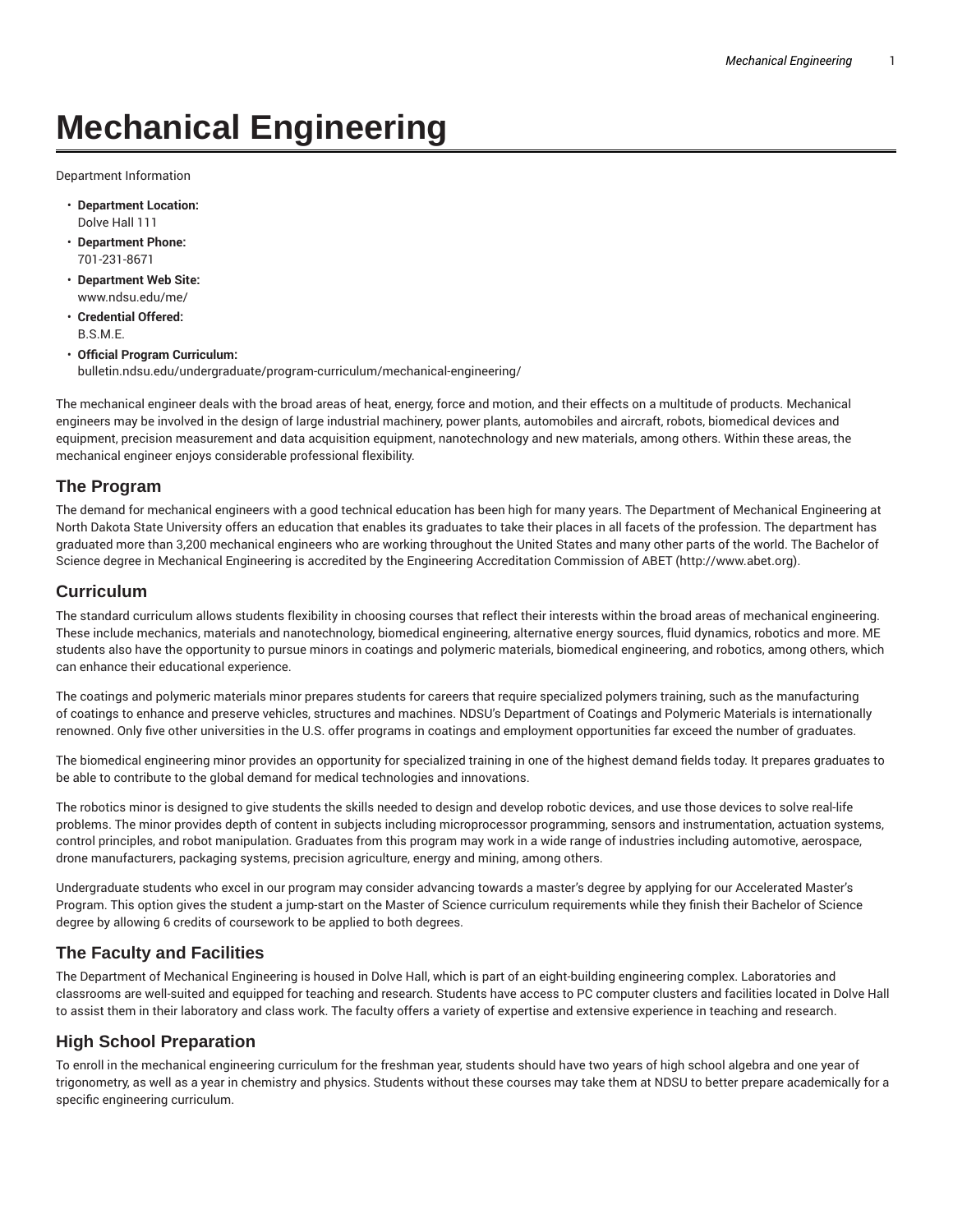#### **Selective Admission**

The Department of Mechanical Engineering has minimum admission requirements for new freshmen and transfer students.

New freshmen must have a minimum high school grade point average (GPA) of 3.2 or have a minimum math ACT of 26 or SAT math sub score of 590.

Transfer students must have a minimum cumulative grade point average (GPA) of 2.7.

All new students who meet mechanical engineering admission requirements are initially admitted to the basic program in mechanical engineering. After completing 50 credits of specified courses with a minimum GPA of 2.5, minimum engineering GPA of 2.7 and no grade below a C, students are eligible for admission to the professional program. The engineering GPA is calculated based on specific core engineering courses.

Students who do not meet the minimum admission criteria will be placed in mechanical engineering under the advisement of a general engineering advisor until minimum admission criteria have been met.

#### **Career Opportunities**

Recent graduates have found employment in companies throughout the United States. The average starting salary is approximately \$62,000. A sampling of companies hiring NDSU graduates includes: 3M, American Crystal Sugar, Angus Palm, Applied Engineering, Arctic Cat Inc., Black and Veatch, Bobcat, Boeing, Cargill, Caterpillar, Daktronics, Horsch Anderson, Integrity Windows, John Deere, Montana Dakota Utilities, Parker-Hannifin, Puget Sound Naval Shipyard and Xcel Energy.

#### **Cooperative Education Program**

Students in mechanical engineering are encouraged to participate in the Cooperative Education Program at NDSU. It consists of one or more fourmonth sessions of work experience after completion of the sophomore year. This optional industry experience provides students with hands-on opportunities not available in the classroom, and makes students more marketable to employers after graduation. Students who register for co-op credits and successfully complete the program may apply those credits towards graduation as technical elective coursework.

## **Plan of Study**

Please note this is a sample plan of study and not an official curriculum. Actual student schedules for each semester will vary depending on start year, education goals, applicable transfer credit, and course availability. Students are encouraged to work with their academic advisor on a regular basis to review degree progress and customize an individual plan of study.

| Freshman                                                      |                       |                      |                |
|---------------------------------------------------------------|-----------------------|----------------------|----------------|
| Fall                                                          | <b>Credits Spring</b> |                      | <b>Credits</b> |
| <b>MATH 165</b>                                               |                       | 4 MATH 166           | 4              |
| <b>ENGL 110</b>                                               |                       | 4 ENGL 120           | 3              |
| <b>CHEM 121</b>                                               |                       | 3 CHEM 122           | 3              |
| Humanities and Fine Arts and<br>Cultural Diversity Gen Ed     |                       | 3 ME 212             | 3              |
| Social & Behavioral Science and<br>Global Perspectives Gen Ed |                       | 3 ME 221             | 3              |
|                                                               |                       | Wellness Gen Ed      | $\sqrt{2}$     |
|                                                               | 17                    |                      | 18             |
| Sophomore                                                     |                       |                      |                |
| Fall                                                          | <b>Credits Spring</b> |                      | <b>Credits</b> |
| <b>MATH 129</b>                                               |                       | 3 MATH 266           | 3              |
| <b>MATH 259</b>                                               |                       | 3 COMM 110           | 3              |
| <b>IME 330</b>                                                |                       | 3 PHYS 252<br>& 252L | 5              |
| <b>ME 222</b>                                                 |                       | 3 ME 213             | 3              |
| <b>ME 223</b>                                                 |                       | 3 ME 351             | 3              |
| Humanities & Fine Arts Gen Ed                                 | 3                     |                      |                |